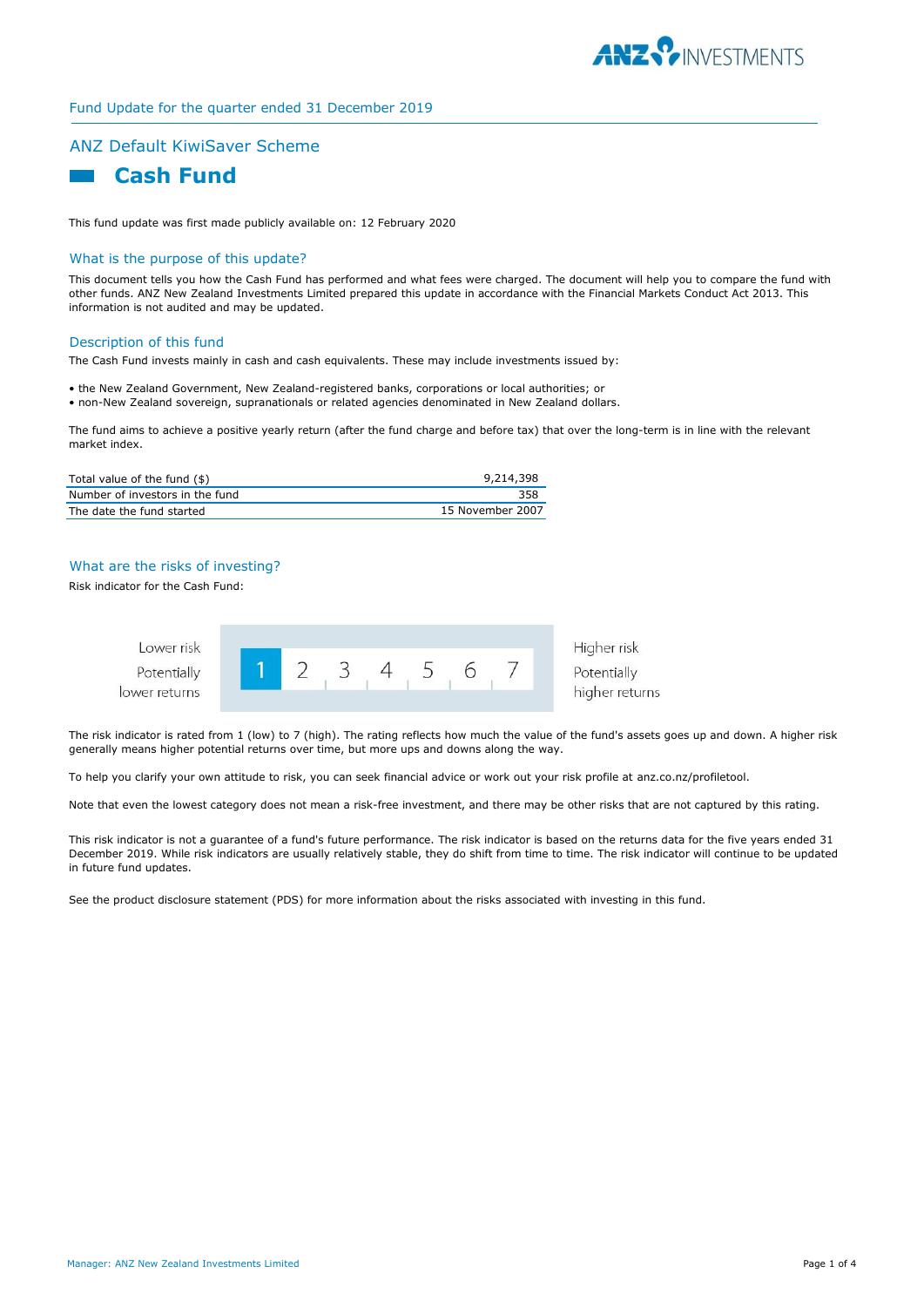# How has the fund performed?

|                                               | Average over past<br>five vears | Past vear |
|-----------------------------------------------|---------------------------------|-----------|
| Annual return                                 |                                 |           |
| (after deductions for charges and tax)        | 1.74%                           | 1.43%     |
| Annual return                                 |                                 |           |
| (after deductions for charges but before tax) | 2.43%                           | 2.00%     |
| Market index annual return                    |                                 |           |
| (reflects no deduction for charges and tax)   | 2.31%                           | 1.68%     |

The market index annual return shows the return of the S&P/NZX Bank Bills 90 Day Index.

Additional information about the market index is available in the statement of investment policy and objectives on the offer register at www.disclose-register.companiesoffice.govt.nz.



# **Annual return graph**

This shows the return after fund charges and tax for each of the last 10 years ending 31 March. The last bar shows the average annual return for the last 10 years, up to 31 December 2019.

**Important:** This does not tell you how the fund will perform in the future.

Returns in this update are after tax at the highest prescribed investor rate (PIR) of tax for an individual New Zealand resident. Your tax may be lower.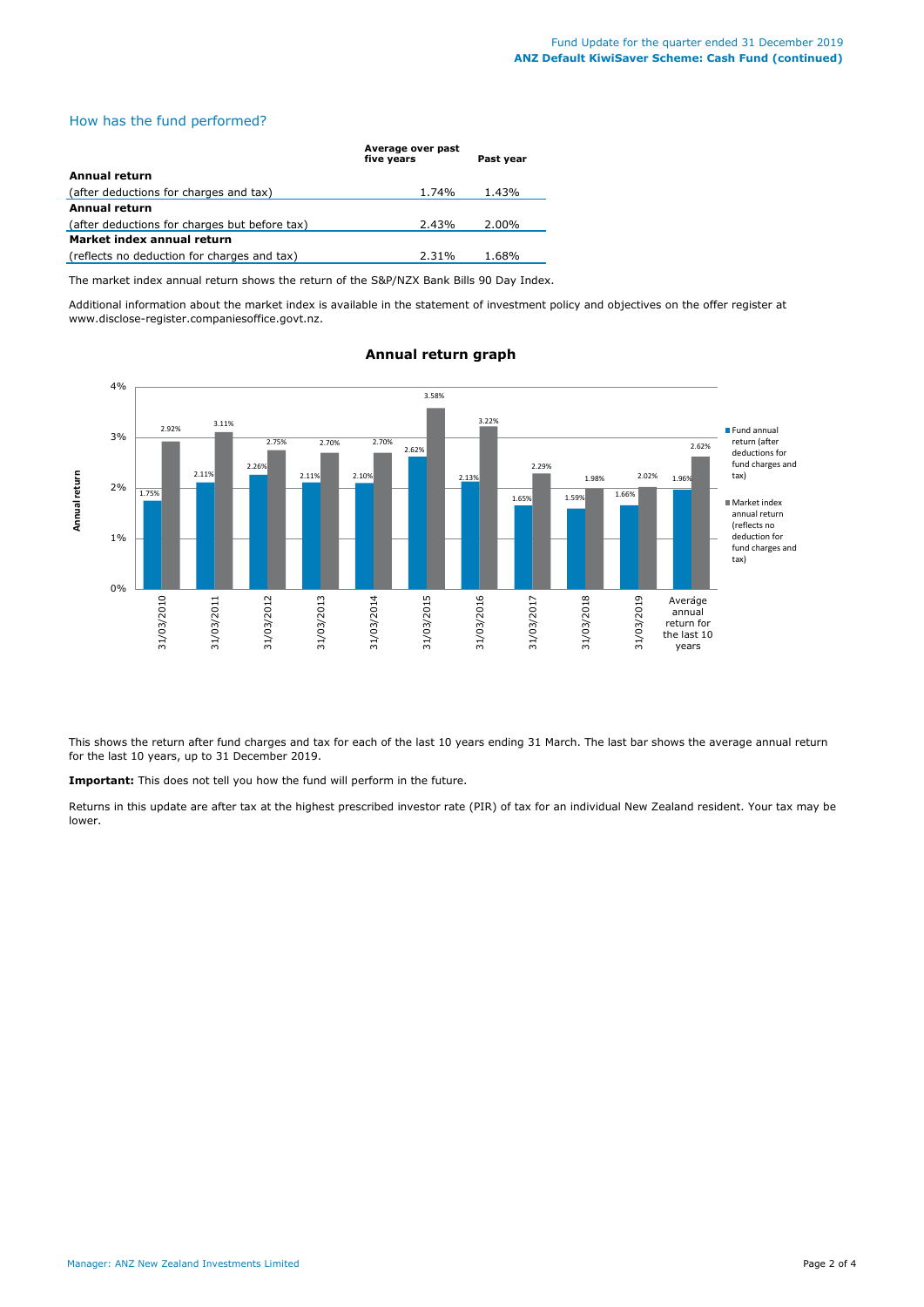#### What fees are investors charged?

Investors in the Cash Fund are charged fund charges. In the year to 31 March 2019 these were:

|                                             | % of net asset value          |
|---------------------------------------------|-------------------------------|
| Total fund charges <sup>1*</sup>            | 0.38%                         |
| Which are made up of:                       |                               |
| Total management and administration charges | 0.38%                         |
| Including:                                  |                               |
| Manager's basic fee                         | 0.33%                         |
| Other management and administration charges | 0.05%                         |
| Total performance based fees<br>0.00%       |                               |
|                                             | Dollar amount per<br>investor |
| <b>Other charges</b>                        |                               |
| Membership fee <sup>2**</sup>               | \$24                          |

\* The manager expects that the fund charges for the next scheme year will be different from the fund charges disclosed in this fund update because the manager's basic fee was reduced on 28 June 2019 from 0.33% to 0.19% per year.

\*\* From 1 April 2019, the membership fee was removed for members under 18 years and reduced from \$24 to \$18 per year for all other members.

Investors are not currently charged individual action fees for specific actions or decisions (for example, for withdrawing from or switching funds). See the PDS for more information about Scheme fees.

Small differences in fees and charges can have a big impact on your investment over the long term.

### Example of how this applies to an investor

Sarah had \$10,000 in the fund at the start of the year and did not make any further contributions. At the end of the year, Sarah received a return after fund charges were deducted of \$143 (that is 1.43% of her inital \$10,000). Sarah also paid \$24 in other charges. This gives Sarah a total gain after tax of \$119 for the year.

# What does the fund invest in?

### **Actual investment mix<sup>3</sup> Target investment mix<sup>3</sup>**

This shows the types of assets that the fund invests in. This shows the mix of assets that the fund generally intends to invest in.